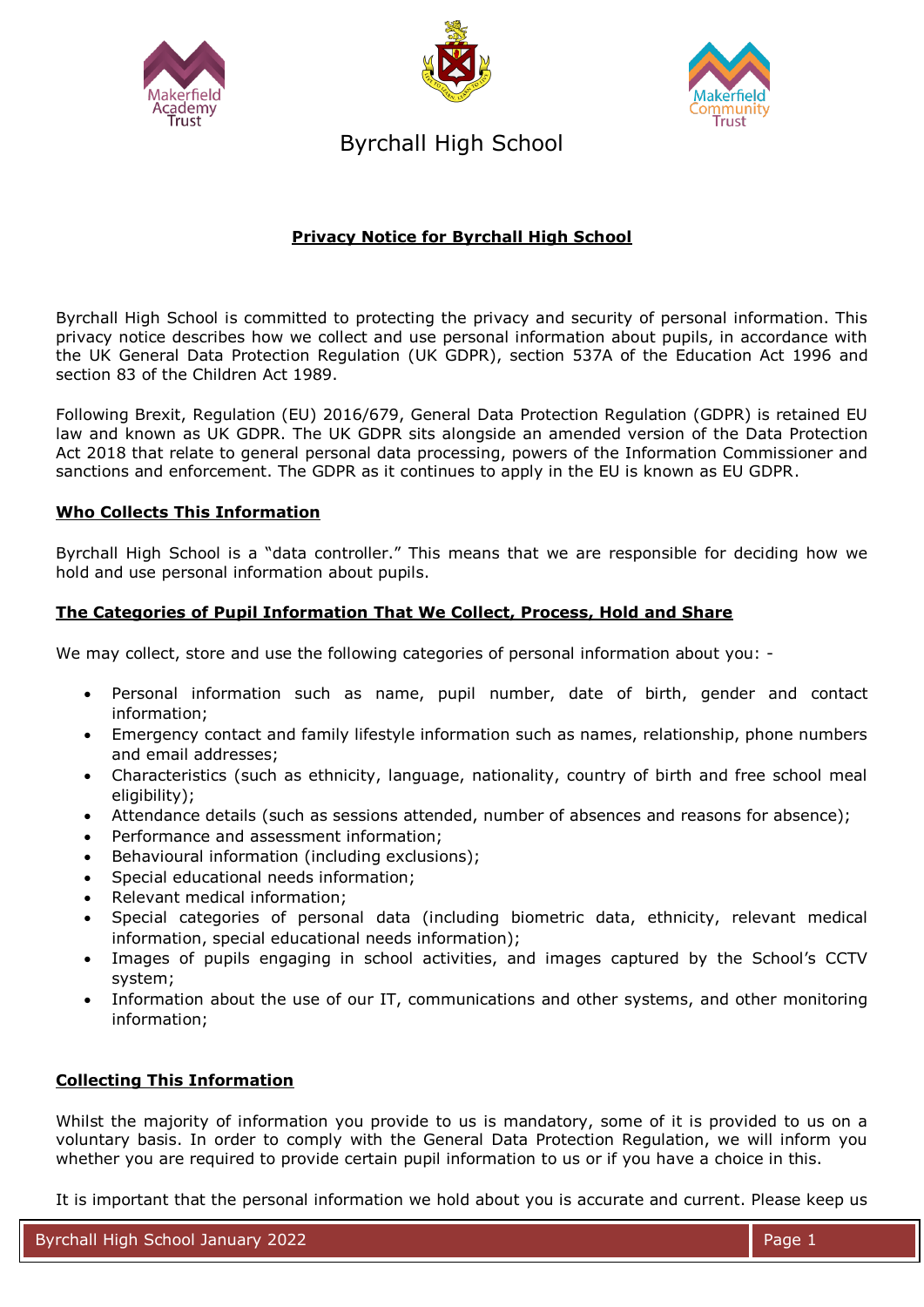informed if your personal information changes during your working relationship with us.

## **How We Use Your Personal Information**

We hold pupil data and use it for: -

- Pupil selection (and to confirm the identity of prospective pupils and their parents);
- Providing education services and extra-curricular activities to pupils, and monitoring pupils' progress and educational needs;
- Informing decisions such as the funding of schools;
- Assessing performance and to set targets for schools;
- Safeguarding pupils' welfare and providing appropriate pastoral (and where necessary medical) care;
- Support teaching and learning;
- Giving and receive information and references about past, current and prospective pupils, and to provide references to potential employers of past pupils;
- Managing internal policy and procedure;
- Enabling pupils to take part in assessments, to publish the results of examinations and to record pupil achievements;
- To carry out statistical analysis for diversity purposes;
- Legal and regulatory purposes (for example child protection, diversity monitoring and health and safety) and to comply with legal obligations and duties of care;
- Enabling relevant authorities to monitor the school's performance and to intervene or assist with incidents as appropriate;
- Monitoring use of the school's IT and communications systems in accordance with the school's IT security policy;
- Making use of photographic images of pupils in school publications, on the school website and on social media channels;
- Security purposes, including CCTV; and
- Where otherwise reasonably necessary for the school's purposes, including to obtain appropriate professional advice and insurance for the school.
- To provide support to pupils after they leave the school

## **The Lawful Basis on Which We Use This Information**

We will only use your information when the law allows us to. Most commonly, we will use your information in the following circumstances: -

- Consent: the individual has given clear consent to process their personal data for a specific purpose;
- Contract: the processing is necessary for a contract with the individual;
- Legal obligation: the processing is necessary to comply with the law (not including contractual obligations);
- Vital interests: the processing is necessary to protect someone's life.
- Public task: the processing is necessary to perform a task in the public interest or for official functions, and the task or function has a clear basis in law; and
- The Education Act 1996: for Departmental Censuses 3 times a year. More information can be found at: [https://www.gov.uk/education/data-collection-and-censuses-for-schools.](https://www.gov.uk/education/data-collection-and-censuses-for-schools)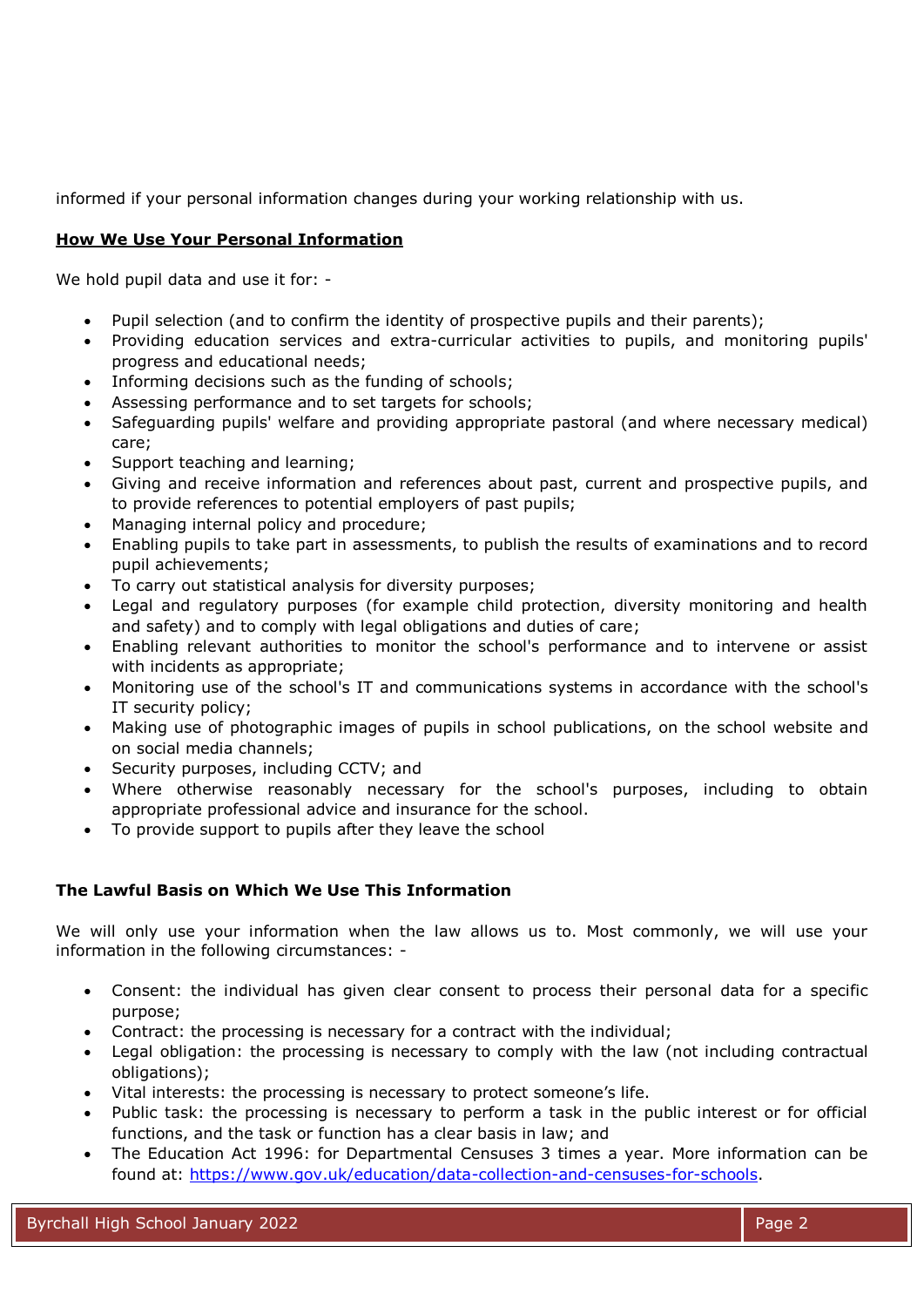We need all the categories of information in the list above primarily to allow us to comply with legal obligations. Please note that we may process information without knowledge or consent, where this is required or permitted by law.

#### **Sharing Data**

We may need to share your data with third parties where it is necessary. There are strict controls on who can see your information. We will not share your data if you have advised us that you do not want it shared unless it's the only way we can make sure you stay safe and healthy or we are legally required to do so.

We share pupil information with: -

- the Department for Education (DfE) on a statutory basis under section 3 of The Education (Information About Individual Pupils) (England) Regulations 2013;
- Ofsted;
- Other Schools that pupils have attended/will attend;
- NHS;
- Welfare services (such as social services);
- Law enforcement officials such as police, HMRC;
- Local Authority Designated Officer;
- Professional advisors such as lawyers and consultants;
- Support services (including insurance, IT support, information security); and
- The Local Authority.

Information will be provided to those agencies securely or anonymised where possible.

The recipient of the information will be bound by confidentiality obligations, we require them to respect the security of your data and to treat it in accordance with the law.

#### **Why We Share This Information**

We do not share information about our pupils with anyone without consent unless otherwise required by law.

For example, we share student's data with the DfE on a statutory basis which underpins school funding and educational attainment. To find out more about the data collection requirements placed on us by the DfE please go to https://www.gov.uk/education/data-collection-and-censuses-for-schools.

#### **Storing Pupil Data**

The School keep information about pupils on computer systems and sometimes on paper.

Except as required by law, the School only retains information about pupils for as long as necessary in accordance with timeframes imposed by law and our internal policy.

If you require further information about our retention periods, please let Mrs A Finch know, who can provide you with a copy of our policy.

#### **Automated Decision Making**

Byrchall High School January 2022 Page 3 Art 2007 Page 3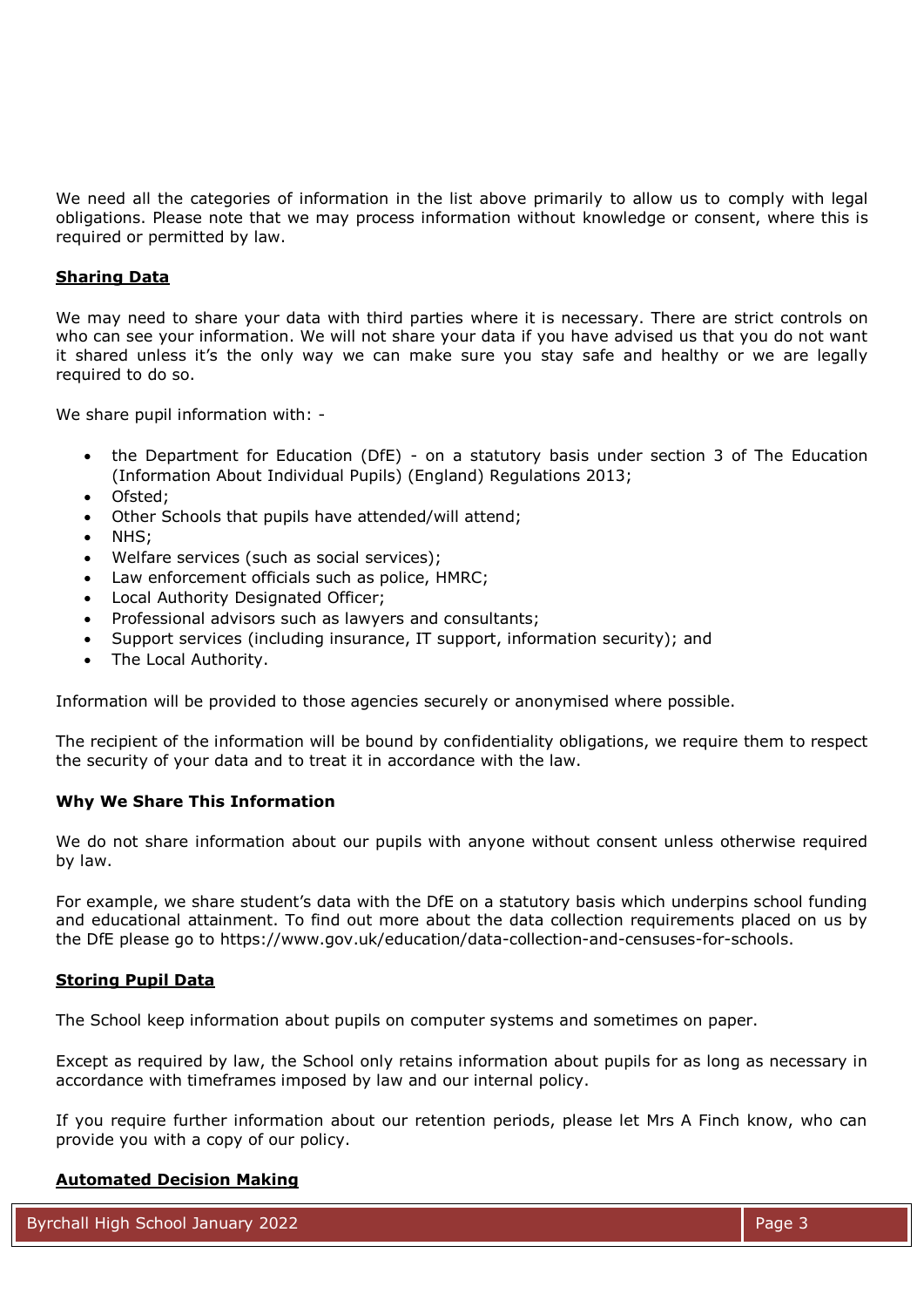Automated decision making takes place when an electronic system uses personal information to make a decision without human intervention. We are allowed to use automated decision making in limited circumstances.

Pupils will not be subject to automated decision-making, unless we have a lawful basis for doing so and we have notified you.

### **Security**

We have put in place measures to protect the security of your information (i.e. against it being accidentally lost, used or accessed in an unauthorised way).

#### Pupils aged 13+

Once our pupils reach the age of 13, we also pass pupil information to our local authority and / or provider of youth support services as they have responsibilities in relation to the education or training of 13-19 year olds under section 507B of the Education Act 1996.

We must provide the pupils name, the parents name(s) and any further information relevant to the support services role.

This enables them to provide services as follows:

- youth support services
- careers advisers

A parent or guardian can request that only their child's name, address and date of birth is passed to their local authority or provider of youth support services by informing us. This right is transferred to the child / pupil once he/she reaches the age 16.

The National Pupil Database

The NPD is owned and managed by the Department for Education and contains information about pupils in schools in England. It provides invaluable evidence on educational performance to inform independent research, as well as studies commissioned by the Department. It is held in electronic format for statistical purposes. This information is securely collected from a range of sources including schools, local authorities and awarding bodies.

We are required by law, to provide information about our pupils to the DfE as part of statutory data collections such as the school census and early years' census. Some of this information is then stored in the NPD. The law that allows this is the Education (Information About Individual Pupils) (England) Regulations 2013.

To find out more about the NPD, go to [https://www.gov.uk/government/publications/national-pupil](https://www.gov.uk/government/publications/national-pupil-database-user-guide-and-supporting-information)[database-user-guide-and-supporting-information.](https://www.gov.uk/government/publications/national-pupil-database-user-guide-and-supporting-information)

The department may share information about our pupils from the NPD with third parties who promote the education or well-being of children in England by: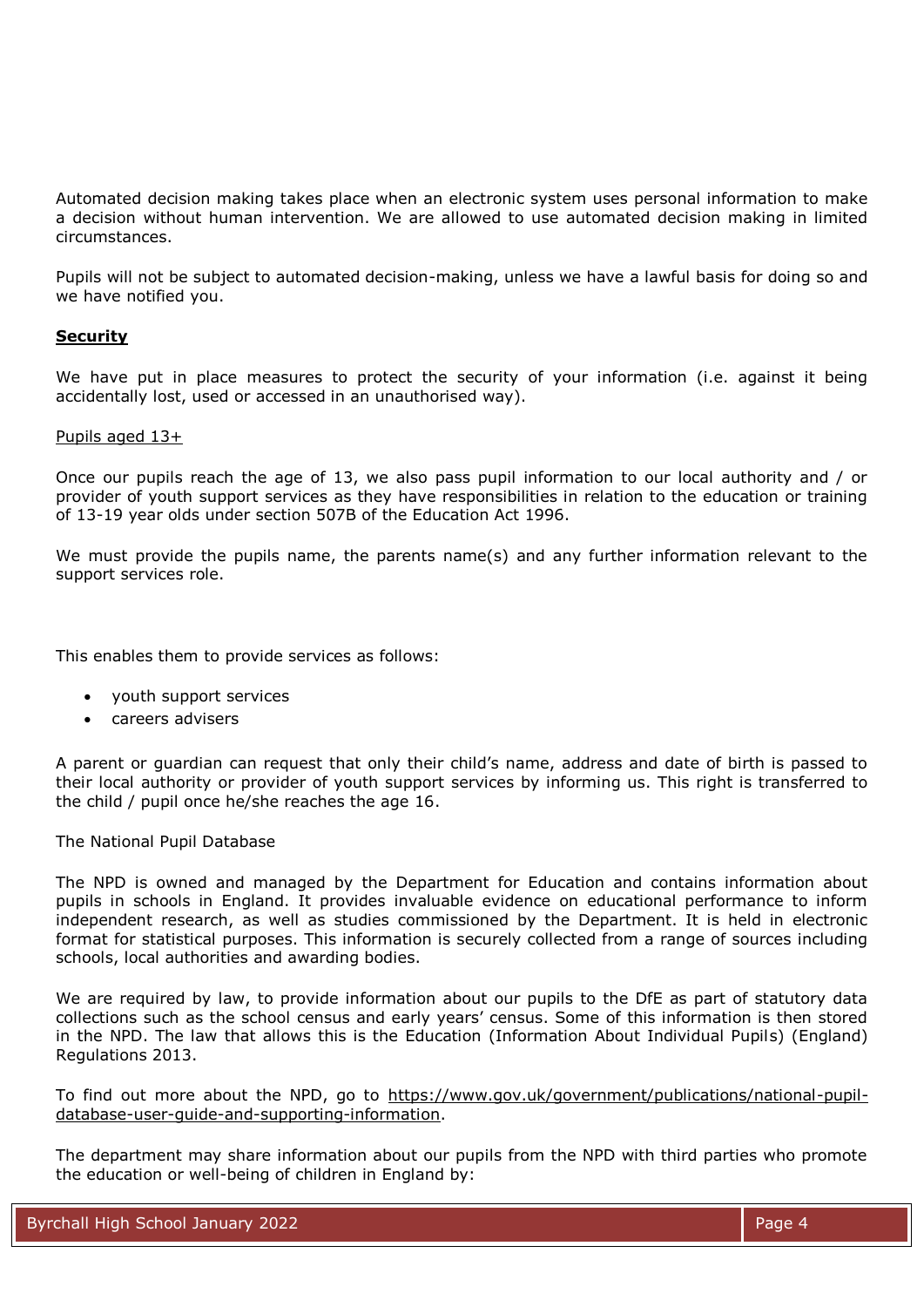- conducting research or analysis
- producing statistics
- providing information, advice or guidance

The Department has robust processes in place to ensure the confidentiality of our data is maintained and there are stringent controls in place regarding access and use of the data. Decisions on whether DfE releases data to third parties are subject to a strict approval process and based on a detailed assessment of:

- who is requesting the data
- the purpose for which it is required
- the level and sensitivity of data requested: and
- the arrangements in place to store and handle the data

To be granted access to pupil information, organisations must comply with strict terms and conditions covering the confidentiality and handling of the data, security arrangements and retention and use of the data.

For more information about the department's data sharing process, please visit: <https://www.gov.uk/data-protection-how-we-collect-and-share-research-data>

For information about which organisations the department has provided pupil information, (and for which project), please visit the following website: <https://www.gov.uk/government/publications/national-pupil-database-requests-received>

To contact DfE:<https://www.gov.uk/contact-dfe>

## **Requesting Access to Your Personal Data**

Under data protection legislation, parents and pupils have the right to request access to information about them that we hold. To make a request for your personal information, or be given access to your child's education record, contact Mrs A Finch.

You also have the right to: -

- Object to processing of personal data that is likely to cause, or is causing, damage or distress;
- Prevent processing for the purposes of direct marketing;
- Object to decisions being taken by automated means;
- In certain circumstances, have inaccurate personal data rectified, blocked, erased or destroyed; and
- Claim compensation for damages caused by a breach of the data protection regulations.

If you want to exercise any of the above rights, please contact Mrs A Finch in writing at Byrchall High School, Warrington Road, Ashton-in-Makerfield, Wigan. WN4 9PQ.